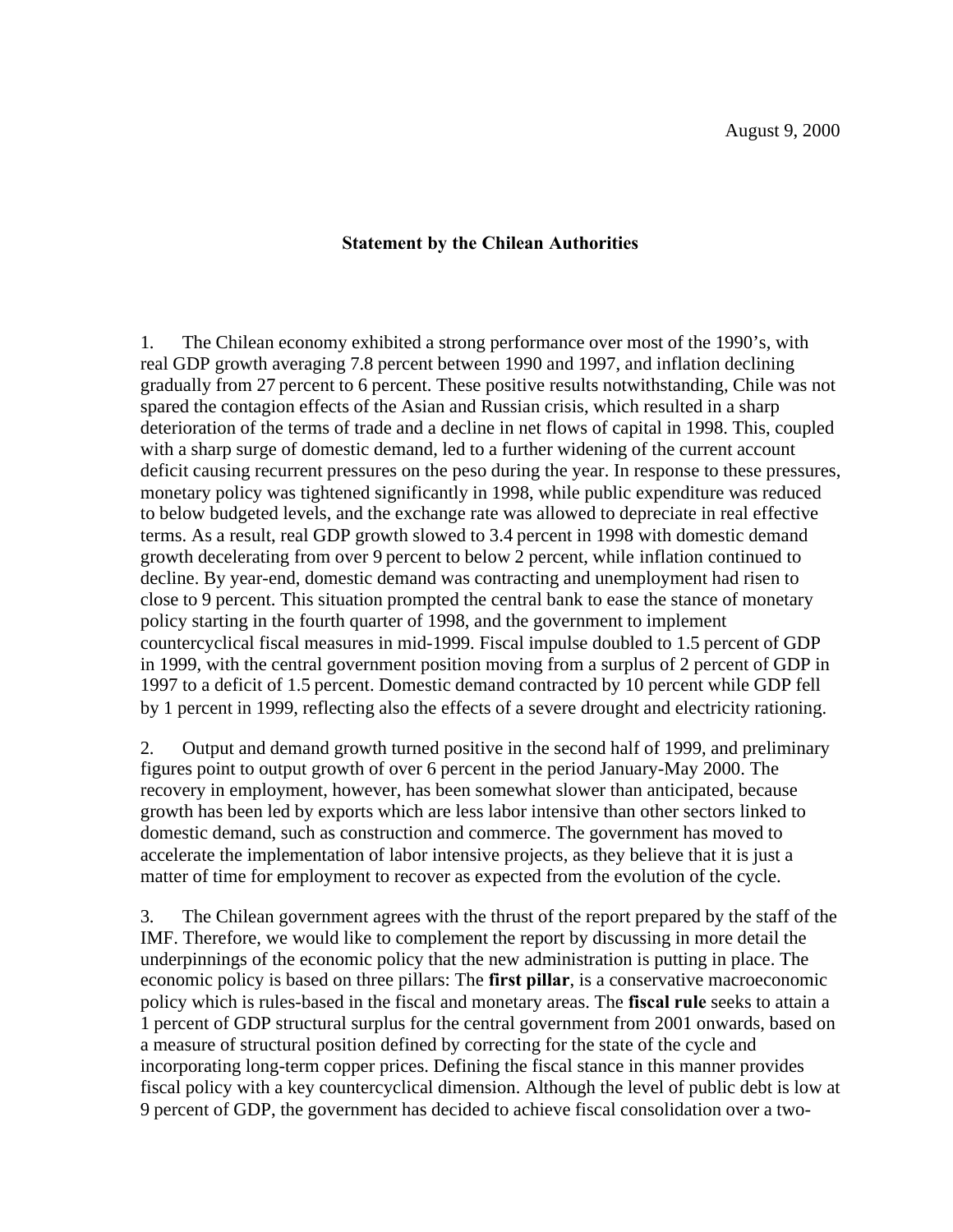year period to recover fiscal soundness, which has been one of Chile's main distinctive landmarks over the past decade and which, together with a sound financial system, has sheltered the economy from contagion in the past. This is particularly important as the turmoil in the international markets for emerging economies still continues as evidenced by the effects on spreads following the decline in the NASDAQ Index earlier in the year. The **monetary rule** seeks to maintain inflation in a 2-4 percent range, and the central bank will react whenever the inflation rate forecast, under the assumption of no change in the stance of monetary policy, within a 12 to 24 month horizon threatens to deviate from the middle of the band. This is a symmetric rule which is being implemented against the backdrop of a freely floating exchange rate, with no intervention by the central bank, in sharp contrast with monetary policy which is active. In the context of inflation targeting and a freely flexible exchange rate, the central bank has more degrees of freedom to pursue a countercyclical monetary policy even if external shocks push the economy into the opposite side of the cycle being faced by the world economy.

4. The **second pillar** of the economic policy is given by sound supervisory and regulatory frameworks, including that concerning the financial system. These frameworks are based on market-friendly regulations intended to foster competition in a number of areas, by setting the right incentives, including continuing to reduce import tariffs. The financial system is the showcase sector in this area, as discussed below.

5. The **third pillar** consists of bold social policies. Pillars one and two are instruments that will make possible the achievement of sustainable high rates of growth which will provide resources for the implementation of far-reaching social policies. Chile has attained a reduction in poverty levels that can be considered a world record, with the poverty rate being halved to 22 percent in just 11 years. According to a World Bank study, 80 percent of the reduction in poverty can be ascribed to growth. Growth results in an increase in employment and income and provides the fiscal sector with resources to level the playing field for the poor through public expenditure in health, education, training and technological enhancements.

6. In the fiscal front, as noted above, the government is engaged in a substantive effort to strengthen the public finances to attain a structural surplus of 1 percent of GDP for the central government from 2001 onwards, with no increase in taxes. This requires a tight control of public expenditure, which will increase about 4 percent in real terms over 2000- 2001, therefore below the rate of growth of GDP. In other words, the consolidation of the public finances will come not only from riding the upside of the cycle but also, and more importantly, from structural improvements. These improvements are needed because the weakening of the public finances that occurred over the past few years was not just cyclical. Given that central government expenditure increased significantly faster than GDP in 1998- 99, the budgetary gap will not close automatically with the resumption of growth in the short run. A further effort will be required in order to generate a structural adjustment in the government finances.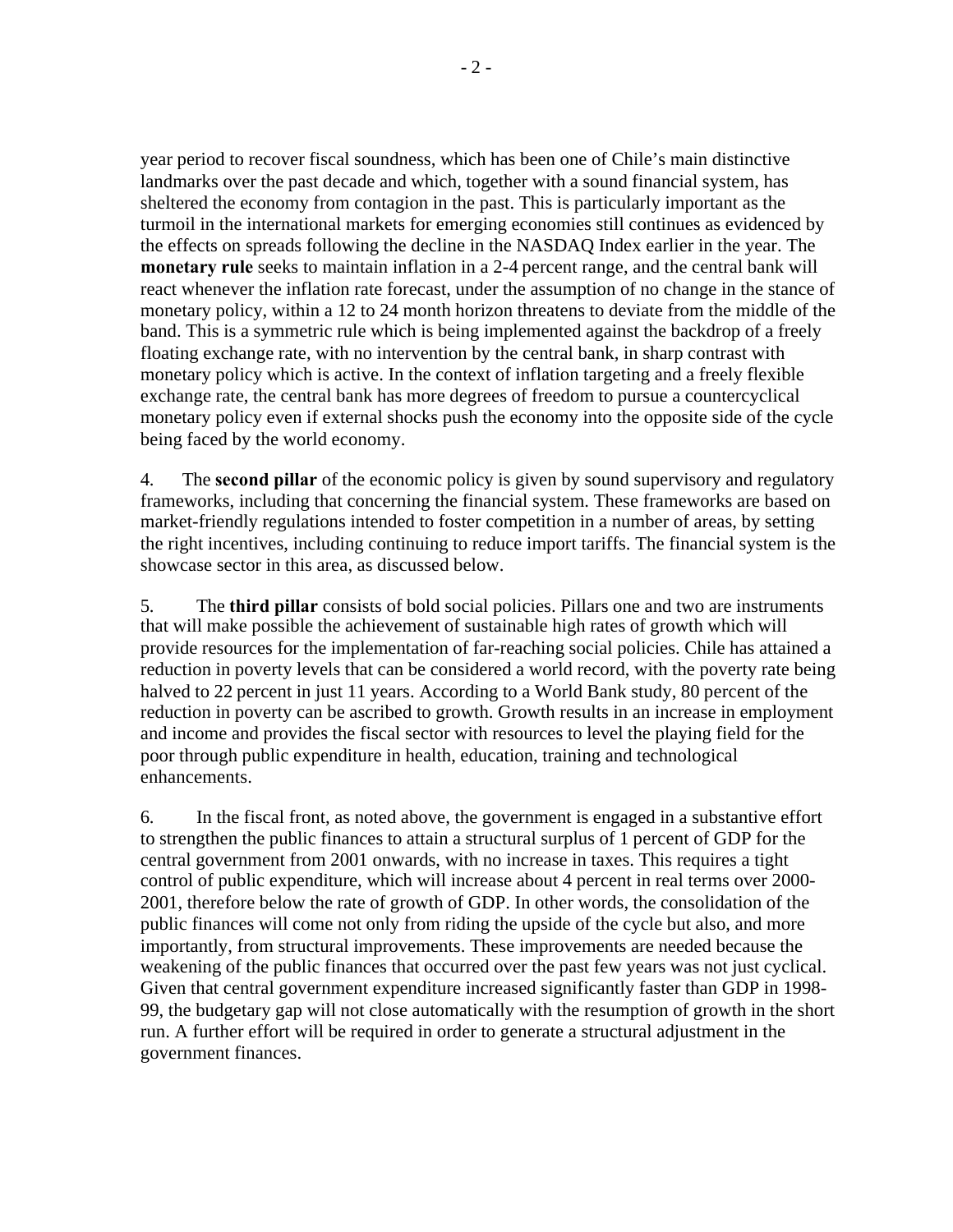7. The strong fiscal adjustment, which has encountered resistance and has implied investing a significant amount of political capital by the new administration, is viewed by the administration as key to return to a sound macroeconomic position that creates the conditions for sustained growth. The question is why go to a surplus and not a small deficit that maintains the debt to GDP ratio constant, when government revenues are expected to increase as the cycle reverses? First, it is to be noted that this objective will be pursued against the backdrop of central bank losses, which are projected to amount to about 0.4 percent of GDP. Second, the proposed fiscal policy stance aims at increasing central government savings from 2 percent of GDP to 4-5 percent. It is to be noted that the substitution between public and private savings (as a ratio to GDP) is estimated at 0.50 compared with 0.73 assumed in the IMF report. Therefore public savings constitute a powerful device to increase domestic savings. This, in turn, is the key mechanism to reduce external vulnerability by maintaining the current account deficit under control. Furthermore, it is difficult to put in place incentives to increase private savings by the required amounts, because in a fast growing economy people tend to anticipate consumption, which is facilitated through increased financial intermediation. Consequently, it is essential to increase public savings to attain the savings necessary to finance the investment rate required to grow at 6 to 7 percent, which, in turn, is key to continue to reduce poverty as noted above.

8. It is worth noting that the fiscal effort implies an intergenerational distribution effect, as the present generation will finance public investment outlays that will impact favorably on future generations. This is an appropriate path to follow because the resolution of poverty cannot wait, and there is a need to contain external indebtedness to reduce vulnerability to external shocks. It has been argued that growth alone is not the answer to poverty resolution. Again let us reiterate that we do not favor the concept of trickle down at all. Growth provides the resources to finance bold social policies in the areas of education, training, health and judiciary reform, areas where the government has already embarked in important initiatives. These include among others, the extension of the school day, doubling the number of computers in schools, and providing health services in a more timely manner. These are key measures to improve income distribution over the medium-term.

9. It should also be noted that the government is strongly fostering fiscal transparency. We are starting to implement measures that should result in fiscal data that meets the highest IMF standards in three years time.

10. On labor issues, the administration considers that the unemployment insurance bill (already in congress) and the labor market reform (under discussion) will not impact adversely on labor market flexibility and consequently on private investment. These reforms have been discussed extensively with business associations and unions, and changes have been incorporated in the government proposals to reflect their concerns. In fact, because unemployment insurance is partially based on individual saving accounts and operates in the event of either voluntary or involuntary job separation, it will ease distortions arising from the severance payment scheme which depends on workers' tenure (e.g., biases turnover against low tenure workers and creates moral hazard to promote layoffs rather than voluntary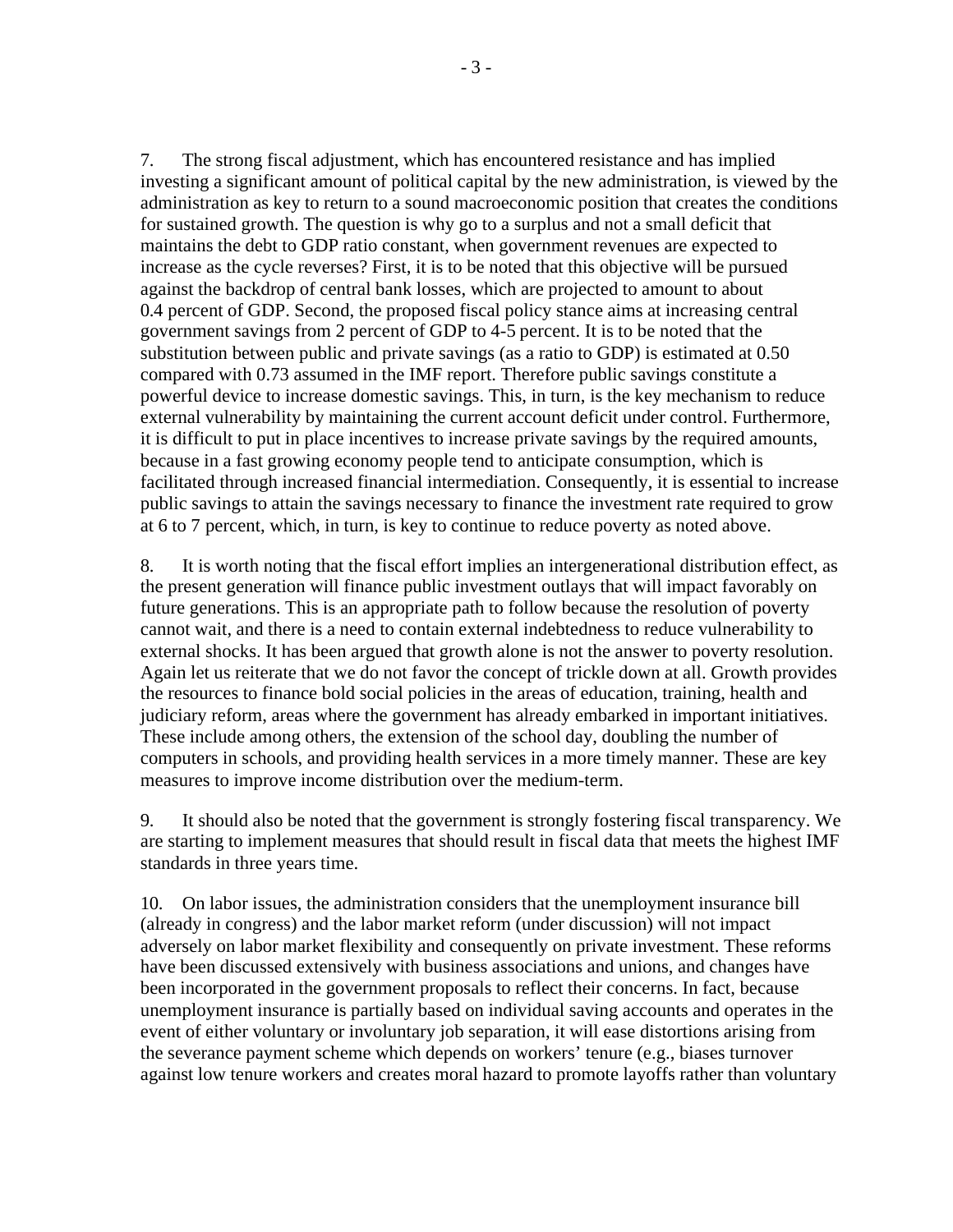separation). Furthermore, the government has stated clearly that the primary objective of the reforms is to facilitate collective bargaining at the firm level rather than at the industry level.

11. Public enterprises in Chile are managed in a holding company by a decentralized agency and have a market orientation. Most of these enterprises are highly profitable and some will be traded in the stock exchange. Investment decisions are determined by profitability criteria as in the private sector. Consequently, in defining the stance of fiscal policy, it is appropriate to focus on the central government. Moreover, although the central bank losses are being taken into consideration to determine the size of the structural surplus of the central government that is required, they will not be included in the structural balance because they are highly unstable along the business cycle, and because the central bank does not provide financing to the central government. Focusing fiscal policy on the central government structural balance aims at having a measure of the fiscal stance that is transparent and clear. Fiscal policy is implemented and will continue to be implemented through the budget.

12. Regarding the establishment of supervisory and regulatory frameworks, the government's approach is to foster competition through market-friendly regulations. One key area is the capital account. In this regard, it is very important to note that although the administration has modified the approach taken on capital controls, it has not forsworn the past, meaning that the philosophy regarding the use of capital controls has not changed. We are now moving from second best policies to first best ones following a continuum of policies made possible by external and domestic developments, and based on empirical evidence which has shown that portfolio-equity flows are not as volatile as once believed. The Chilean experience has been that net portfolio-equity flows decline but do not reverse in the event of a crisis. Investors face large losses if they liquidate their positions as a result of a large depreciation of the exchange rate and high interest rates, so they weather the crisis staying in the country. This is not the case with short-term loans, which are very volatile. Measures implemented include the elimination of the one-year permanence requirement, while the unremunerated reserve requirement on capital inflows has been maintained at zero, remaining as a contingency instrument.

13. During the 1990's, capital controls were used to prevent overindebtedness and overspending and to change the composition of foreign financing towards less volatile flows, like investment and longer-term liabilities so as to reduce vulnerability. In a freely floating exchange rate system relative to the crawling band system implemented prior to September 1999, investors are more aware of the exchange risk, and there is some dampening of capital inflows as a result. This consideration of exchange risk notwithstanding, the bulk of Chile's foreign debt is dollar denominated, so the use of synthetic financial products, as has been promoted in Chile, serves the purpose of a better distribution of risk among the residents of the country, but the aggregate exchange risk of the country is not hedged. Conscious of this fact, we are putting in place incentives for the development of a market for local currency denominated instruments in the international capital markets. In this connection, tax treatment has been equated on interest paid for debt in dollars and in pesos (indexed or not), and the World Bank has issued indexed debt in pesos (UFs) which will help for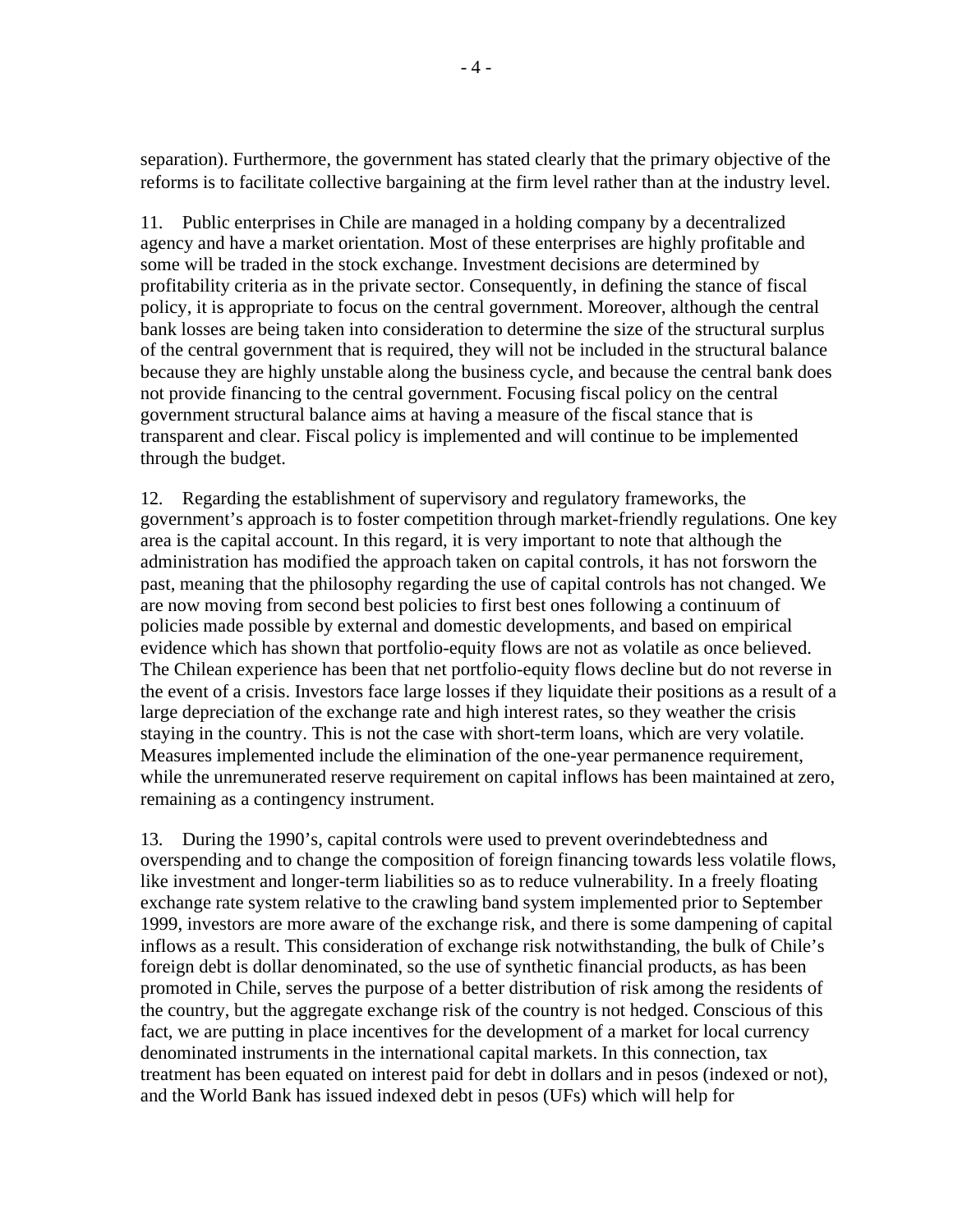benchmarking. Moreover, there is a segmentation of the market as there are corporations that tap the external market directly with ADRs, due to the fact that the domestic stock exchange is not integrated enough with international markets. To promote further integration of markets, we intend to eliminate the tax on capital gains to non-residents, and further legislation to protect the rights of minority shareholders. It is important to deepen the domestic stock exchange while making it more liquid, so that small and medium-sized enterprises (PYMEs) can have access to financing through this market.

14. In sum, the administration is moving towards better targeted instruments in the area of capital account and prudential regulations, promoting the use of hedging to reduce the exchange risk. A devaluation would affect favorably the trade balance, but depending on the size of foreign currency liabilities there is also a negative effect on the balance sheets of banks and corporations. Consequently, there is a tension in the system. At the time of the Asian and Russian crisis, the central bank was forced to intervene to sustain the exchange rate, as there were mismatches in currencies, with the system being better prepared to deal with high interest rates than with a large devaluation. Although banks did not have a large open exposure in foreign currency, their clients did. In this connection, from May 11, 2000 banks and third parties have been authorized to trade forwards with foreign counterparts whenever Chilean currency is involved (pesos or UFs), and banks have been allowed to hedge credit risk associated with their fixed-income portfolio and commercial loans with residents, by making use of financial derivatives for both domestic and foreign currency.

15. External loans are very procyclical and there is a need to maintain a strict control of the open position of the banks, which cannot exceed 20 percent of capital and reserves. The Superintendency of Financial Institutions is working in establishing a system to ensure that the currency mismatch of corporations does not constitute a source of vulnerability for the banking system. The objective is to improve the transparency and the timeliness of information that corporations provide to banks, and to the financial market in general. Banks will now have to take into account currency mismatching of the clients in their pricing of risk. If the Superintendency detects that banks are pricing risk derived from currency mismatching incorrectly, it will move to impose additional provisioning. The administration intends to replicate the philosophy underlying the unremunerated reserve requirement in this manner, but not in an indiscriminate manner as before, but on the basis of actual risk.

16. While agreeing with the overall thrust of the report as noted above, we strongly believe that the advice given by the Fund staff in the report regarding the future level of the monetary policy rate (referred in the report as benchmark interest rate) is debatable and thus should be carefully qualified. Moreover, the expectations regarding developments in domestic demand on which the advice was based, failed to materialize and consequently, it became outdated. The central bank conducts monetary policy in a forward looking manner based on inflation prospects. Thus, the bank monitors economic conditions to assess their effects on inflationary pressures on the basis of a comprehensive forecasting model for inflation, and relays its findings to the market through the Monetary Policy Report and monthly statements. This is done on a continuous basis because conditions do change and, more importantly, conclusions on policy actions have to be modified as a result. In the more than three months that have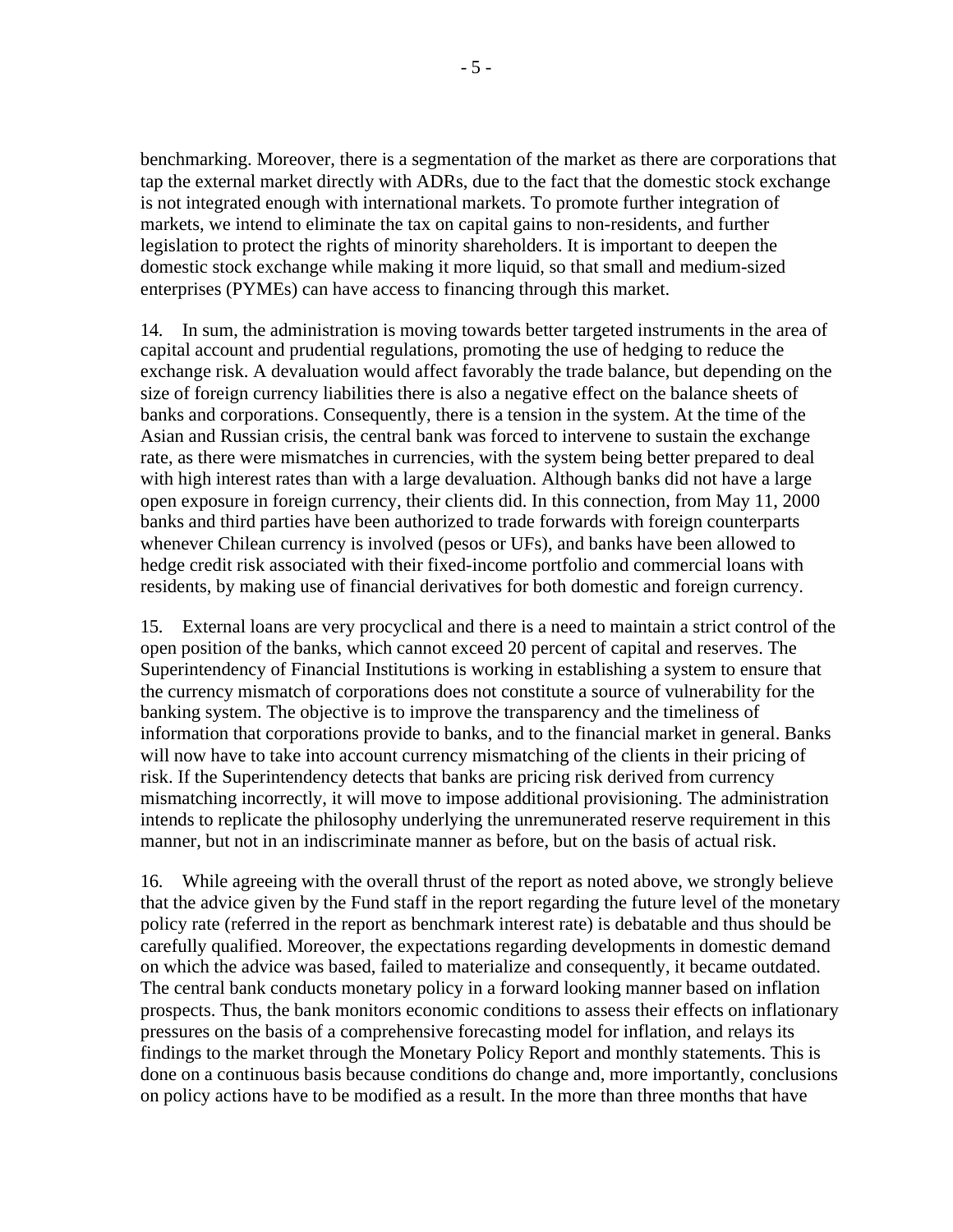elapsed since the Fund staff was in Chile, domestic demand has clearly recovered at a slower pace than expected at that time, unemployment rates are higher than projected, and long-term interest rates have fallen by more than 40 basis points, signaling that the market is not expecting an increase in the monetary policy rate. Up to date core inflation remains in the lower part of the central bank's inflation target range (2.7 percent in May-June when using the IPCX measure which excludes perishables and fuel products; 1.6 percent using IPCX1 which excludes transportation costs), there are no signs of acceleration in core inflation measures or wages despite the increase in oil-related prices. There is no indication of a propagation effect of the increase in petroleum prices and the first round increase in transportation costs, which have been affecting headline inflation.

17. In the area of trade policy, the report is somewhat unbalanced because although it recognizes the openness of the Chilean economy, it does it in a perfunctory manner and focuses instead on the use of price-bands and safeguards, implemented in the face of a sharp decline in commodity prices in the last two years. These are mentioned several times throughout the report notwithstanding the fact that they relate to five agricultural products, have been imposed on a temporary basis, for a time period which is significantly less (maximum of two years compared with eight years) than allowed by the WTO.

18. Chile is an open economy, with an index value of 1 under the Fund's trade restrictiveness index, one of only 18 countries in the world in this category, and ranked second (behind Singapore) in the recently published Emerging Market Access Index for 2000 in The Economist (06/10/00, page 114). Chile's open trade regime and the efforts made through the unilateral tariff reduction program, despite the turmoil prevailing in world markets in the last two years, received little attention in the report, thus painting an overall negative picture. For example, it could have been noted in the report that given the bilateral agreements negotiated by Chile, the actual average tariff is even lower than 9 percent (on a trade-weighted basis). Also, the fact that by 2003 Chile's uniform tariff will be 6 percent is not even mentioned in some parts of the report, or not enough emphasis given to the fact that Chile's tariff will fall by 45 percent (from 11 to 6 percent).

19. Moreover, the price-band scheme is not a new policy. It has been in place for more than 15 years. Its purpose is to reduce the adverse impact of instability in world prices of sugar, wheat and vegetable oils. The current levels of the tariffs reflects a sharp decline in these prices over the past two and a half years, and are not permanent. As international prices for these commodities rise, the tariff levels for these products will fall. To the extent that lower international prices continue to prevail, the tariff levels will also decline.

20. Also, two assertions made in regards to the price-bands and safeguards are contestable. First, that the high tariffs resulting from the price-band scheme caused a misallocation of resources. How would temporarily high tariffs lead to a misallocation of resources? Shouldn't producers respond to permanent changes in tariffs? Second, that such tariffs have caused undesirable income distribution effects. A significant number of the producers protected by the price-band scheme are small and medium producers with no access to other mechanisms to protect them from sudden and sharp price declines. So although important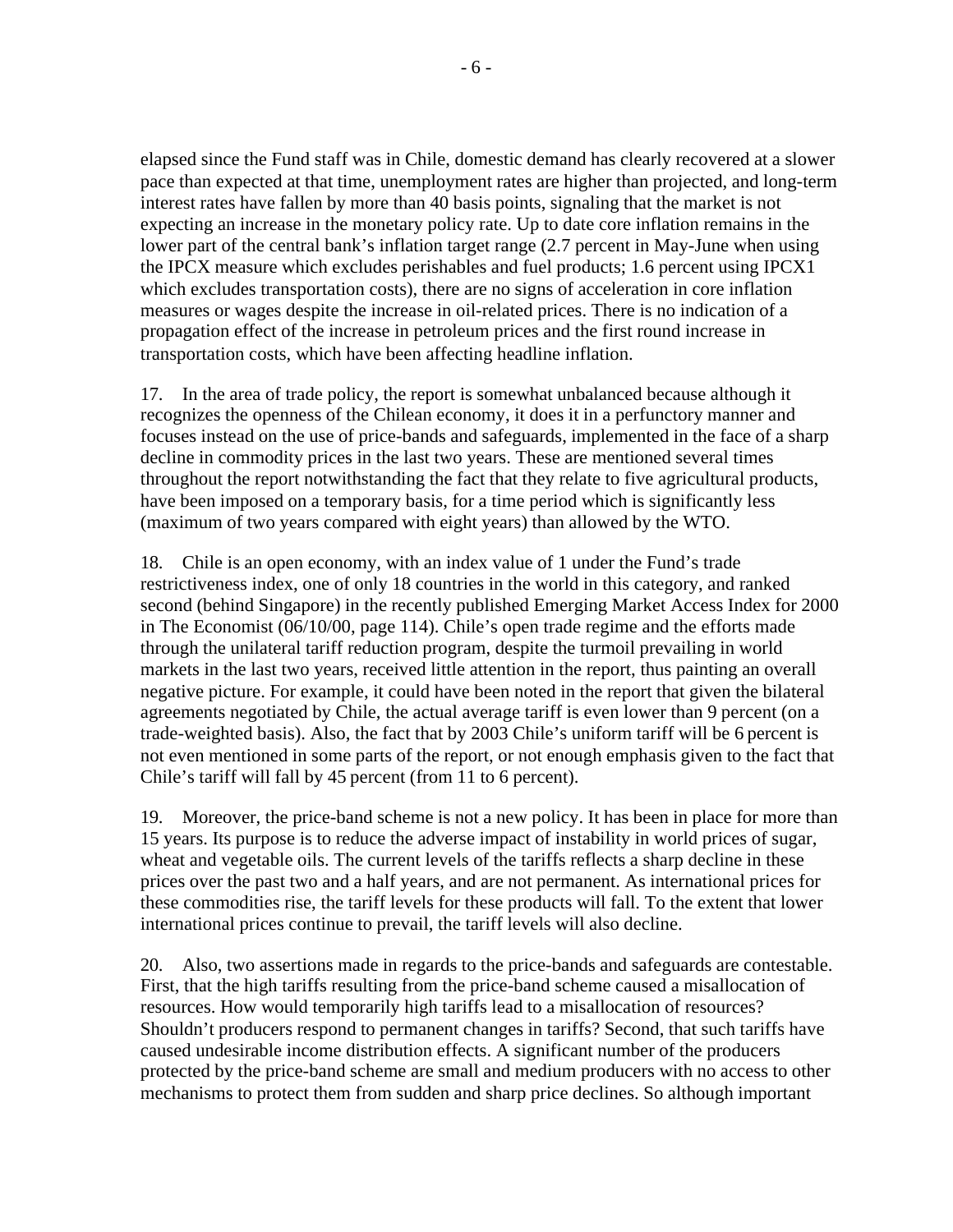food items are covered by the price band, the income distribution effects are in principle ambiguous. However, we recognize that without proper research no definite conclusions can be provided. Incidentally, in spite of the actual tariff levels, the domestic price of sugar in Chile is one of the lowest domestic prices of the world. This suggests that, if anything, protection in Chile is lower than in most countries

21. On the issue of the discrepancy regarding official data on short-term debt with creditor data prepared by the BIS, the central bank is making efforts to reconcile the existing differences. The discrepancies have already been reduced significantly by identifying that the BIS numbers include credit in foreign currency that branches of foreign banks extend to their clients in Chile, which is not foreign debt. Further narrowing of the differences requires quantification of Chilean securities held by foreign commercial banks so as to avoid double counting, and to estimate trade-related credits. We question also if the definition used to estimate these liabilities does in practice correspond to international standards. In particular, this question arises from the fact that under Fund-supported programs it is customary to exclude trade related credits from the definition of short-term debt for the purpose of establishing performance criteria. These liabilities arise in the conduct of trade operations, and are not viewed as increasing the vulnerability of a country, but just the opposite if they reflect an opening of the economy to international trade.

22. Two other issues merit attention. One is the methodology used to calculate the vulnerability indicators on external debt. As mentioned in the discussion of debt and reserve indicators of external vulnerability, by failing to take into account the net liability position of the private sector, i.e. foreign assets as well as liabilities, the report concludes in Box 3 that Chile's least favorable indicator might be the level of external debt and point to the fact that it has been rising rapidly relative to GDP over the past few years. Although the report notes that the external debt ratios should be considered against Chile's foreign assets, it does so in the context of concluding that the more important issue may not be the solvency of the economy as a whole, but the monitoring of the foreign exchange exposure of individual agents in the private sector. In our view, the conclusion should be that in a globalized world where financial markets have become more integrated, the normal path followed is that the private sector acquires both assets and liabilities abroad. Consequently, efforts should be made to gather information on assets to obtain a correct assessment of the vulnerability stemming from the debt indicators. Proceeding in this manner also is the only way for constructing indicators that allow comparability among countries.

23. The second issue refers to the pension system. The Chilean pension system has been used as an example by many countries. Despite this recognition, the system requires some adjustments in order to improve efficiency. In particular, investment policy regulation needs to be updated to allow for greater flexibility in portfolio management and limit herdbehavior, maintaining appropriate risk regulations. Regulations should also foster enhanced competition in the system in order to decrease administration costs. Finally, reforms are needed to improve the functioning of the annuity market and increase the coverage of the system.